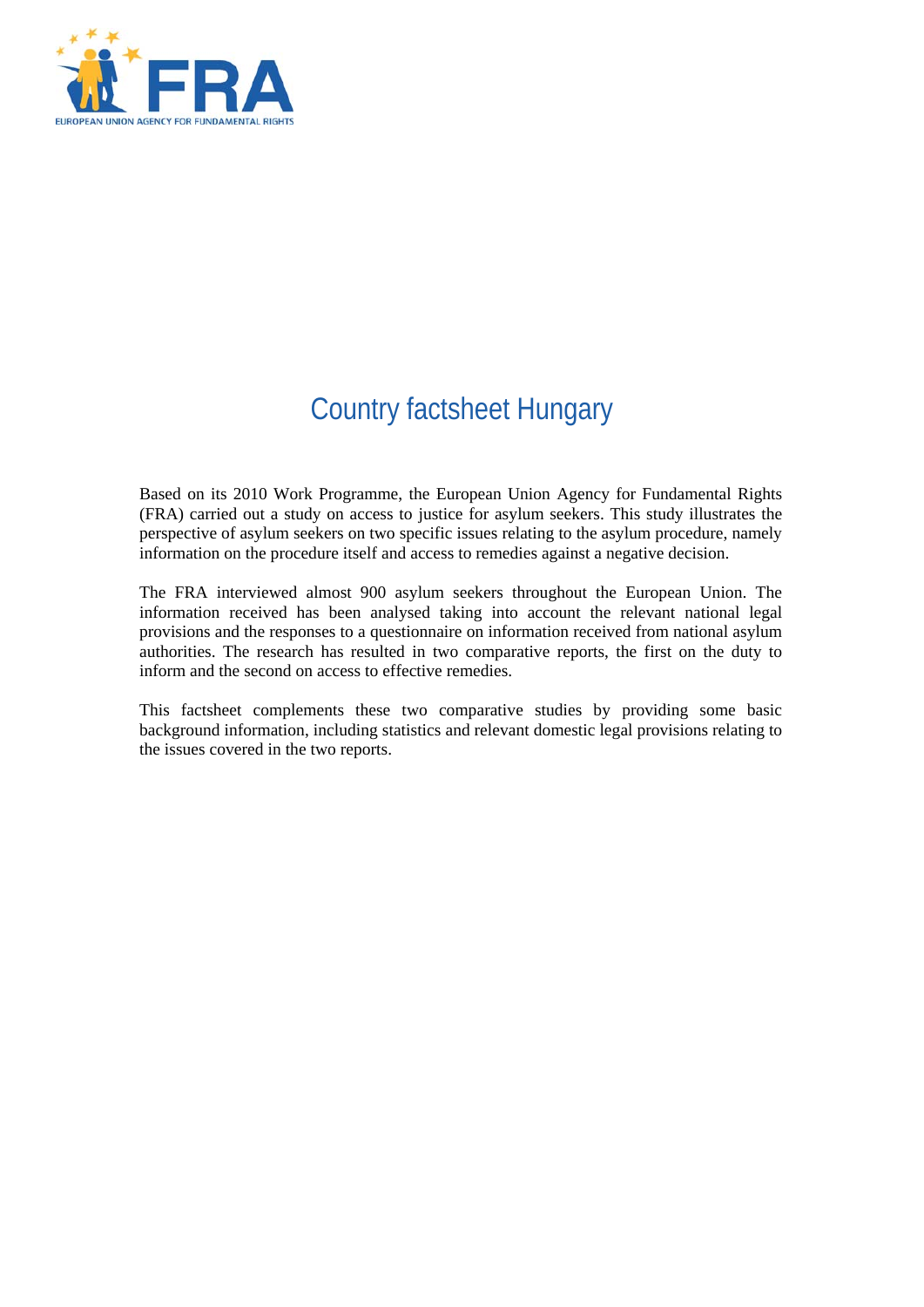# 1. Statistics

**Statistics on asylum applications (Total and top 10 nationalities)**

| 2009 Top 10 Nationalities  | <b>2008 Top 10 Nationalities</b> |                                            |       |
|----------------------------|----------------------------------|--------------------------------------------|-------|
| Total                      | 4,670                            | Total                                      | 3,175 |
| Kosovo                     | 1,785                            | Serbia                                     | 1,640 |
| Afghanistan                | 1,195                            | Pakistan                                   | 245   |
| Serbia                     | 535                              | Somalia                                    | 205   |
| Turkey                     | 115                              | Georgia                                    | 160   |
| Georgia                    | 115                              | Iraq                                       | 130   |
| Iran (Islamic Republic of) | 85                               | Afghanistan                                | 110   |
| Somalia                    | 75                               | Turkey                                     | 75    |
| Vietnam                    | 75                               | China (including Hong Kong)                | 60    |
| Nigeria                    | 65                               | Nigeria                                    | 55    |
| Iraq                       | 55                               | Macedonia, the former Yugoslav Republic of | 50    |

**Statistics on first instance asylum decisions (Total positive decisions - top five nationalities)**

| 2009                       |                                              |                                           |                           |                 |                                        |                                       |                                                   |
|----------------------------|----------------------------------------------|-------------------------------------------|---------------------------|-----------------|----------------------------------------|---------------------------------------|---------------------------------------------------|
|                            | Geneva<br><b>Convention</b><br><b>Status</b> | <b>Subsidiary</b><br>protection<br>status | Humanitarian <sup>1</sup> | <b>Rejected</b> | <b>Total</b><br>number of<br>decisions | <b>Total</b><br>positive<br>decisions | Recognition<br>rate <sup>2</sup><br>$\frac{0}{2}$ |
| Total                      | 170                                          | 60                                        | 155                       | 1.415           | 1,805                                  | 390                                   | 21.6                                              |
| Afghanistan                |                                              | 25                                        | 115                       | 175             | 320                                    | 145                                   | 45.3                                              |
| Somalia                    | 100                                          |                                           | 10                        | 10              | 120                                    | 115                                   | 95.8                                              |
| Iraq                       | 10                                           | 10                                        | 15                        | 20              | 55                                     | 35                                    | 63.6                                              |
| Palestine                  | 10                                           |                                           |                           | J               | 20                                     | 15                                    | 75.0                                              |
| Iran (Islamic Republic of) | 10                                           |                                           |                           | 10              | 20                                     | 10                                    | 50.0                                              |

**Statistics on final decisions (Total positive decisions - top five nationalities)** 

| 2009             |                                                     |                                           |                           |          |                                        |                                       |                                                   |
|------------------|-----------------------------------------------------|-------------------------------------------|---------------------------|----------|----------------------------------------|---------------------------------------|---------------------------------------------------|
|                  | <b>Geneva</b><br><b>Convention</b><br><b>Status</b> | <b>Subsidiary</b><br>protection<br>status | Humanitarian <sup>1</sup> | Rejected | <b>Total</b><br>number of<br>decisions | <b>Total</b><br>positive<br>decisions | Recognition<br>rate <sup>2</sup><br>$\frac{0}{0}$ |
| Total            |                                                     |                                           |                           | 145      | 150                                    | 10                                    | 6.7                                               |
| Kosovo           |                                                     |                                           |                           | 30       | 30                                     |                                       | 0.0                                               |
| Serbia           |                                                     |                                           |                           | 15       | 15                                     |                                       | 0.0                                               |
| Vietnam          |                                                     |                                           |                           | 15       | 15                                     |                                       | 0.0                                               |
| FYR of Macedonia |                                                     |                                           |                           | 10       | 10                                     |                                       | 0.0                                               |
| Nigeria          |                                                     |                                           |                           | 10       | 10                                     |                                       | 0.0                                               |

*Notes: These tables are based on categories used by Eurostat. The way Eurostat presents its data may not necessarily correspond to categories used at national level. This can particularly be the case with statistics provided under 'humanitarian status'. For more detailed understanding of the data, the reader is invited to consult national statistics at:<http://www.bmbah.hu/statisztikak.php>.* 

*Data has been rounded to the nearest 5. Due to the rounding, the sum of individuals may not necessarily match the given total. 0 means less than 3; n.a. = not available. Kosovo (under United Nations Security Council Regulation 1244); the former Yugoslav Republic of Macedonia.* 

<sup>1</sup> Covering persons granted authorisation to stay for **humanitarian reasons** under national law by *administrative or judicial bodies. It includes persons who are not eligible for international protection as currently defined in the first stage legal instruments but are nonetheless protected against removal under the obligations that are imposed on all Member States by international refugee or human rights instruments or on the basis of principles flowing from such instruments.* 

*2 The recognition rate corresponds to the proportion of positive first instance or final on appeal decisions out of the total number of decisions in 2009. Positive decisions include the provision of refugee status, subsidiary protection and humanitarian protection.* 

*Source: [Eurostat,](http://epp.eurostat.ec.europa.eu/) Data extracted on 01 September 2010.*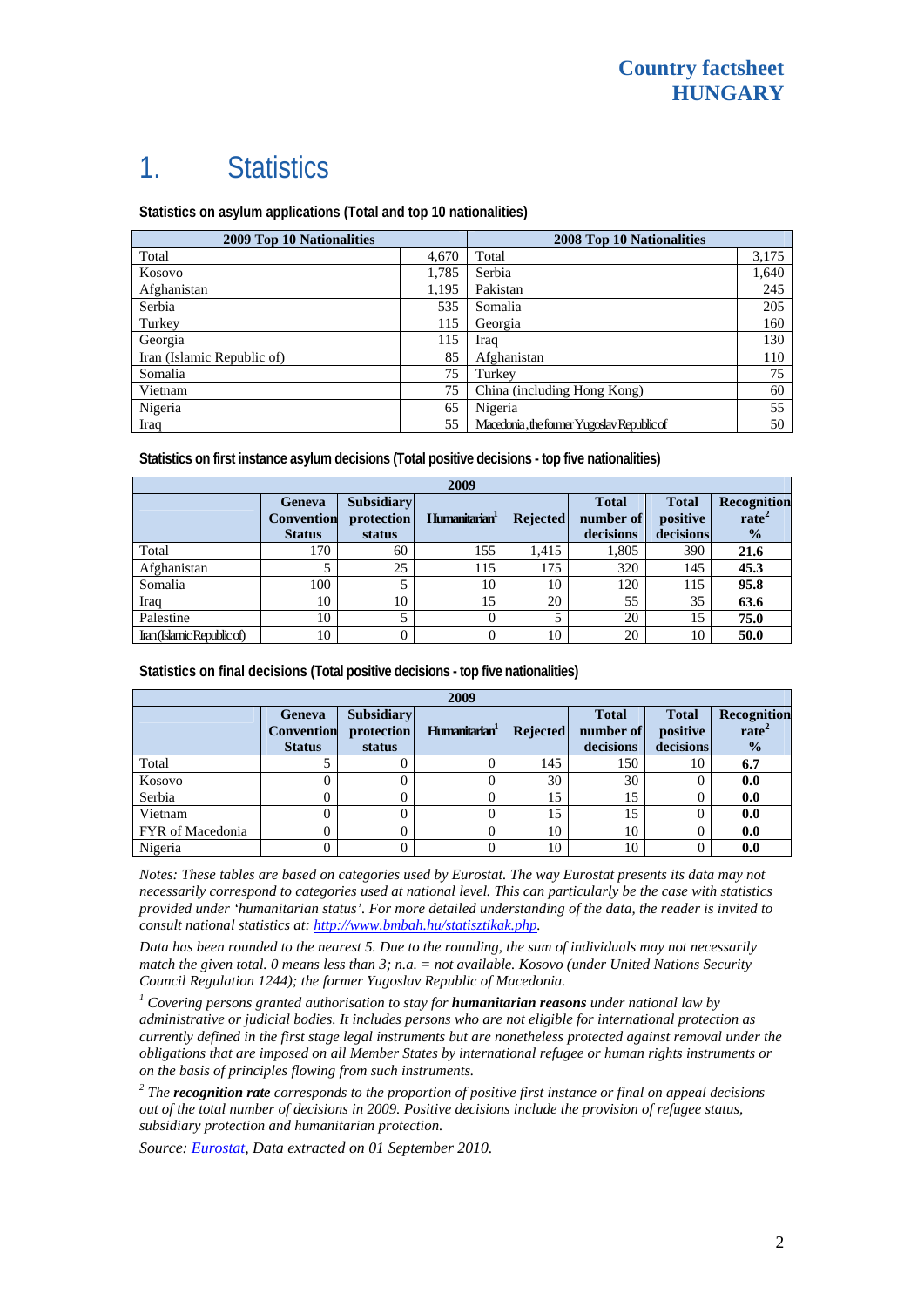#### **Country factsheet HUNGARY**

# 2. Background Information

## Asylum act<sup>[1](#page-2-0)</sup>

[Act on Asylum \(2007\)](http://www.bmbah.hu/jogszabalyok.php?id=51)

### Asylum authorities

**First instance authority**  [Office for Immigration and Nationality](http://www.bmbah.hu/)

**Second instance authority** 

[Metropolitan Court of Budapest](http://www.fovarosi.birosag.hu/angol/index_en.htm)

# 3. Duty to inform asylum seekers

Article 37 of the Act on Asylum guarantees to asylum seekers the right to be informed in writing by the refugee authority of their procedural rights and obligations as well as of the legal consequences for the violation of such obligations. This information must be provided in their mother tongue or in another language understood by them. The refugee authority will provide the information to the asylum seeker upon submission of his/her asylum application.

In March 2010, the Office of Immigration and Nationality provided the following information to the FRA as regards written information materials.

| <b>Written information</b><br>materials | Information leaflet translated into 15 languages.              |  |  |  |
|-----------------------------------------|----------------------------------------------------------------|--|--|--|
| <b>Provided when?</b>                   | During the first instance interview.                           |  |  |  |
| <b>Provided by whom?</b>                | During the first instance interview $-$ by the decision maker. |  |  |  |
| Has an evaluation of                    |                                                                |  |  |  |
| information tools been                  | No.                                                            |  |  |  |
| carried out?                            |                                                                |  |  |  |

# 4. Effective Remedy

## Type of procedures

The asylum procedure is generally divided into (1) the preliminary assessment procedure and (2) the on-merits procedure.

(1) The preliminary assessment procedure is initiated following the submission of the asylum application. In this phase, the refugee authority examines whether Hungary is responsible to process the application in the light of the Dublin criteria (Article 49) and whether the application should be rejected as inadmissible. This could, for instance, be the case of subsequent applications in which no new factual grounds have been brought forward

<span id="page-2-0"></span> 1 The legal information in this factsheets has been updated to reflect the situation on 1 September 2010.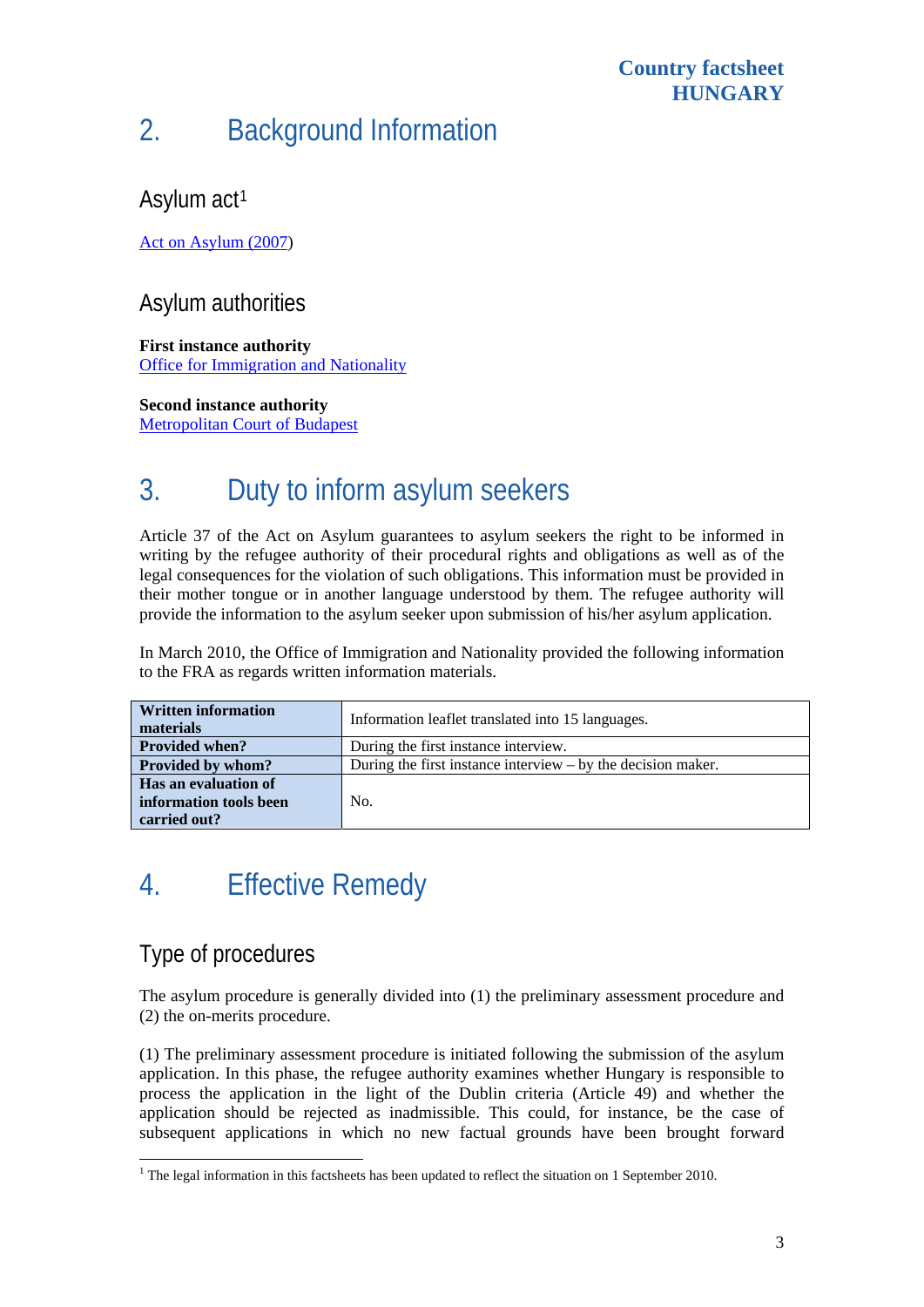(Article 51). The preliminary assessment procedure shall be completed within 15 days (Article 47(2)), except in cases submitted at the airport and processed following the special airport procedure foreseen in the law, in which case it should be completed within eight days (Article 72).

(2) The on-merits procedure follows once the asylum application has been considered as admissible (Article 55). It shall be completed within 60 days from the adoption of the decision, which started the on-merits procedure. An application may be declared unfounded, and subsequently may be rejected by the authority, if *inter alia* the applicant arrived from a safe third country (Article 59).

## Duty to state reasons for rejection and procedure to appeal

If the refugee authority rejects the asylum application as unfounded, it shall inform the asylum seeker of his/her rights and obligations in his/her mother tongue or in another language understandable to him/her (Article 67).

### Time limits for appeal

In the Dublin procedure, a request for review of the decision ordering the asylum seeker's transfer to the responsible Member State shall be submitted within three days of notification (Article 49(7)). An appeal against the refugee authority's decision on inadmissibility and/or on discontinuation of the preliminary assessment procedure (Article 52) may be lodged within three days of notification (Article 53(3)). An appeal against a decision issued in the on-merits procedure rejecting the asylum application shall be submitted within fifteen days of the communication of such decision (Article 68).

| Type of procedure                                    | <b>Time limits</b> | <b>Right to remain</b>                                                                                                                       |
|------------------------------------------------------|--------------------|----------------------------------------------------------------------------------------------------------------------------------------------|
| Regular procedure                                    | 15 days            | Automatic suspensive effect of an appeal (with exception<br>mentioned below).                                                                |
| Dublin procedure                                     | 3 days             | No automatic suspensive effect, unless the court decides<br>otherwise upon the application for suspension.                                   |
| Other admissibility<br>procedures (except<br>Dublin) | 3 days             | Automatic suspensive effect of an appeal.                                                                                                    |
| Subsequent<br>applications                           | 3 days             | Automatic suspensive effect of an appeal in case of<br>second application. No suspensive effect in case of third<br>or further applications. |

## Right to remain in the country during appeal

An appeal against a decision issued in the on-merits procedure rejecting the asylum application has an automatic suspensive effect, except in cases when the same asylum seeker submits a new application after the adoption of final rejection or discontinuation in respect to two of his/her previous applications (Article 54). An appeal against a decision issued by the refugee authority in the Dublin procedure has no automatic suspensive effect. However, the court may grant the suspensive effect upon a request for suspension of the implementation of the decision concerned (Article 148(3), Act on the General Rules of Administrative Procedure).